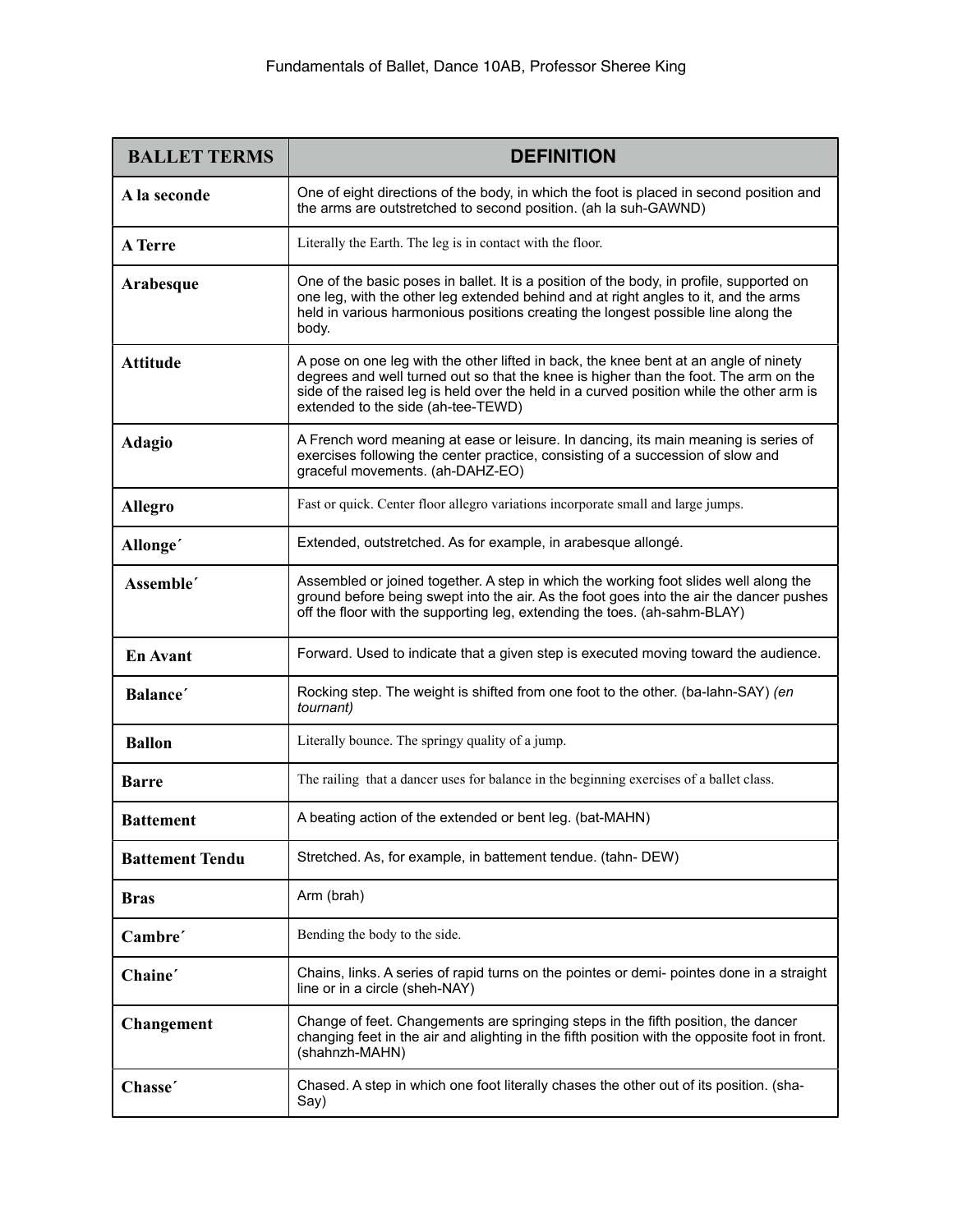| <b>BALLET TERMS</b>    | <b>DEFINITION</b>                                                                                                                                                                                                                                                                                                                                                            |
|------------------------|------------------------------------------------------------------------------------------------------------------------------------------------------------------------------------------------------------------------------------------------------------------------------------------------------------------------------------------------------------------------------|
| Coupe'                 | Cut, cutting. A step is said to be coupe when shortened. (koo-pay)                                                                                                                                                                                                                                                                                                           |
| Corps                  | Body. (kawr)                                                                                                                                                                                                                                                                                                                                                                 |
| Corps de ballet        | The ensemble of dancers in a ballet company. The lowest rank.                                                                                                                                                                                                                                                                                                                |
| Croise'                | Crossed. The crossing of the legs with the body placed at an oblique angle to the<br>audience. (krwah-ZAY)                                                                                                                                                                                                                                                                   |
| en Cloche              | Bell. The leg swings through first like the movement of a bell.                                                                                                                                                                                                                                                                                                              |
| en Croix               | In a cross. Barre exercises are often done in this pattern.                                                                                                                                                                                                                                                                                                                  |
| en Couru               | Running. The step is done running.                                                                                                                                                                                                                                                                                                                                           |
| en Dedans              | Inward. The leg moves in a circular direction, counter-clockwise from back to front.<br>(ahn duh-DAHN)                                                                                                                                                                                                                                                                       |
| en Dehors              | Outward. The leg moves in a circular direction, clockwise. As for example, in rond de<br>jambe en dehors. (ahn duh-AWR)                                                                                                                                                                                                                                                      |
| Degage <sup>'</sup>    | Disengaged. A dégagé is the pointing of the foot in an open position with a fully<br>arched instep. (day-ga-ZHAY)                                                                                                                                                                                                                                                            |
| <b>Derriere</b>        | Behind, back. This term may refer to a movement, step or placing of a limb in back of<br>the body. (deh-RYEHR)                                                                                                                                                                                                                                                               |
| Devant                 | In front. (din-VAHN)                                                                                                                                                                                                                                                                                                                                                         |
| Developpe <sup>'</sup> | Developed. A developpe is a movement in which the working leg is drawn up and<br>slowly extended to an open position en l'air and held there with perfect control. (davy-<br>law-PAY)                                                                                                                                                                                        |
| Ecarte <sup>'</sup>    | Separated, thrown wide apart. In this position the dancer faces either front corner.<br>The leg nearer the audience is pointed in the second position. The arms are held with<br>the raised arm being on the same side as the extended leg. The head is raised<br>slightly and turned toward the raised arm so that the eyes look into the palm of the<br>hand. (ay-kar-TAY) |
| Echappe <sup>'</sup>   | Escaping or slipping movement. An echappe is a level opening of both feet from a<br>closed to an open position. (ay-sha-PAY)                                                                                                                                                                                                                                                 |
| Efface'                | Shaded. The dancer stands at an oblique angle to the audience so that a part of the<br>body is taken back and almost hidden from view. (eh-fa-SAY)                                                                                                                                                                                                                           |
| En diagonal            | On the diagonal.                                                                                                                                                                                                                                                                                                                                                             |
| <b>En Face</b>         | Facing front.                                                                                                                                                                                                                                                                                                                                                                |
| En L'air               | In the air. (ahn lehr)                                                                                                                                                                                                                                                                                                                                                       |
| <b>En Tournant</b>     | Turning. The step is done turning.                                                                                                                                                                                                                                                                                                                                           |
| <b>Epaulement</b>      | Shouldering. Using the head and shoulders.                                                                                                                                                                                                                                                                                                                                   |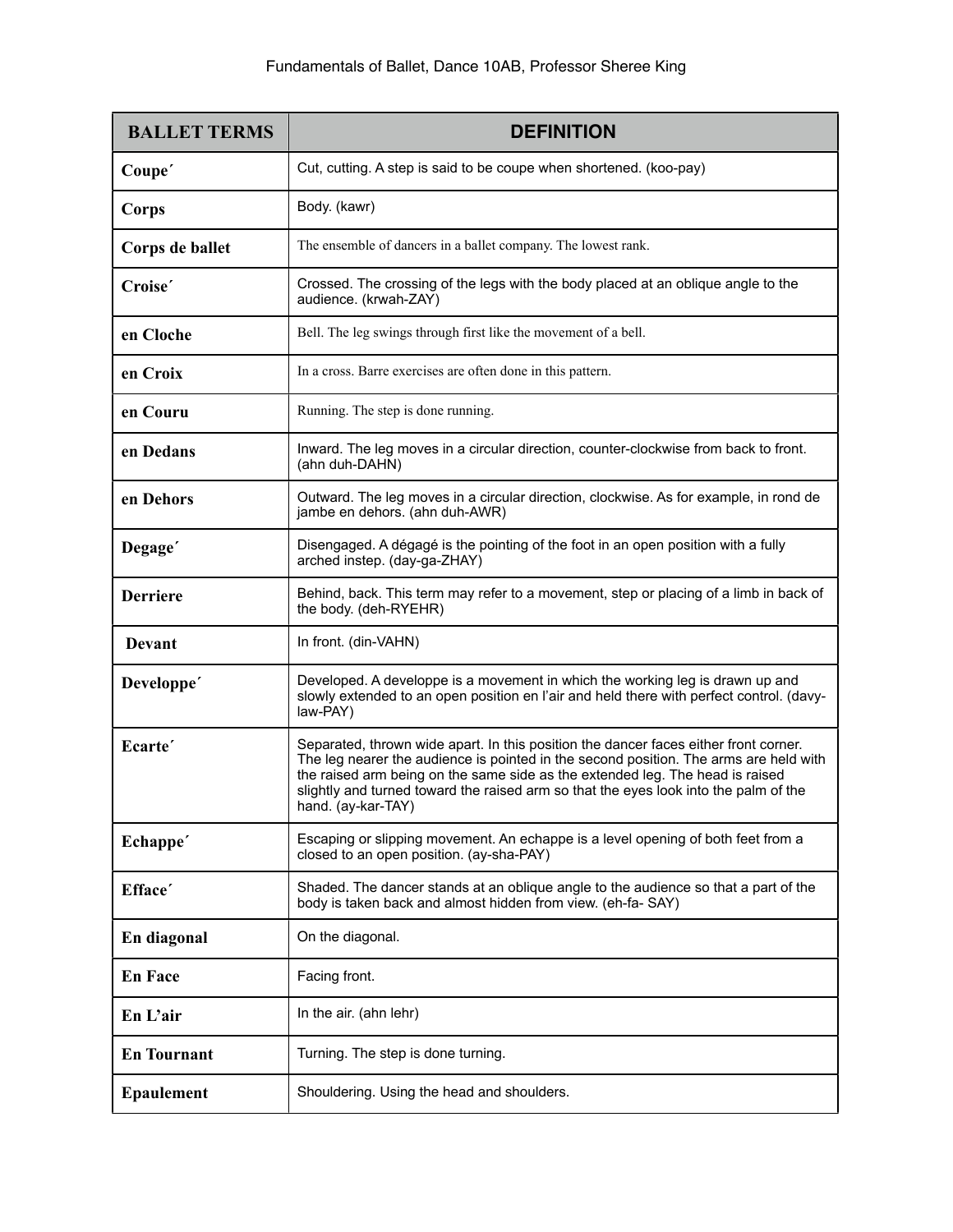| <b>BALLET TERMS</b>                         | <b>DEFINITION</b>                                                                                                                                                                                                                                                                                                                                                                                 |
|---------------------------------------------|---------------------------------------------------------------------------------------------------------------------------------------------------------------------------------------------------------------------------------------------------------------------------------------------------------------------------------------------------------------------------------------------------|
| Failli                                      | Giving way. A fleeting movement done on one count. (fah-YEE)                                                                                                                                                                                                                                                                                                                                      |
| Ferme <sup>'</sup>                          | Closed position. As in sissone ferme'.                                                                                                                                                                                                                                                                                                                                                            |
| Fondu                                       | Melting–A term used to describe a lowering of the body made by bending the knee of<br>the supporting leg. (fawn-DEW)                                                                                                                                                                                                                                                                              |
| Frappe <sup>'</sup>                         | Literally, struck beating. From the sur la cou-de-pied position (working foot cupped<br>around the ankle of the supporting foot), thrust the working foot forcefully outward to<br>an extended position, a few inches above the floor, devant (in front), à la seconde (to<br>the second position) or derriere (in back), with the ball of the foot brushing on the floor<br>as it moves outward. |
| Jambe                                       | Leg (zhahm)                                                                                                                                                                                                                                                                                                                                                                                       |
| Jete <sup>'</sup>                           | Thrown. A jump from one foot to the other in which the working leg is brushed into the<br>air and appears to be thrown. (zhuhTAY)                                                                                                                                                                                                                                                                 |
| Jete' entrelace' (tour<br>jete <sup>2</sup> | The body is flung over in mid-air to face the originating position on the land.                                                                                                                                                                                                                                                                                                                   |
| <b>Glissade</b>                             | Glide. A traveling step executed by gliding the working foot from the fifth position in<br>the required direction, the other foot closing to it. (glee-SAD)                                                                                                                                                                                                                                       |
| <b>Grand Battement</b>                      | Large beating. An exercise in which the working leg is raised from the hip into the air<br>and brought down again, the accent being on the downward movement, both knees<br>straight. (grahn bat-MAHN)                                                                                                                                                                                            |
| Grand jete'                                 | Large leap.                                                                                                                                                                                                                                                                                                                                                                                       |
| Pas                                         | Step. The movement involves a transfer of weight. (pah)                                                                                                                                                                                                                                                                                                                                           |
| Pas de basque                               | Basque step. (pah duh bask)                                                                                                                                                                                                                                                                                                                                                                       |
| Pas de cheval                               | Horse's step. (pah duh shuh-VAL)                                                                                                                                                                                                                                                                                                                                                                  |
| Pas de deux                                 | Dance for two.                                                                                                                                                                                                                                                                                                                                                                                    |
| Pas de bouree'                              | Bourrée step done on the pointe or demi-pointe. (pah duh boo RAY)                                                                                                                                                                                                                                                                                                                                 |
| Pas de chat                                 | Cat's-step. The step is done with a jump from fifth to fifth, with one foot landing<br>immediately after the other. (pah duh shah)                                                                                                                                                                                                                                                                |
| Passe <sup>'</sup>                          | Passed. This is an auxiliary movement in which the foot of the working leg passes the<br>knee of the supporting leg from one position to another. (pa-SAY)                                                                                                                                                                                                                                        |
| Penche <sup>'</sup>                         | Leaning, inclining. As, for example, in arabesque penchee, a high arabesque in which<br>the body leans forward, the head being low and the foot of the raised leg the highest<br>point. (pawn-SHAY)                                                                                                                                                                                               |
| <b>Petit battement</b>                      | Small beating. In sur le cou de pied position the foot beats front and back of the<br>ankle.                                                                                                                                                                                                                                                                                                      |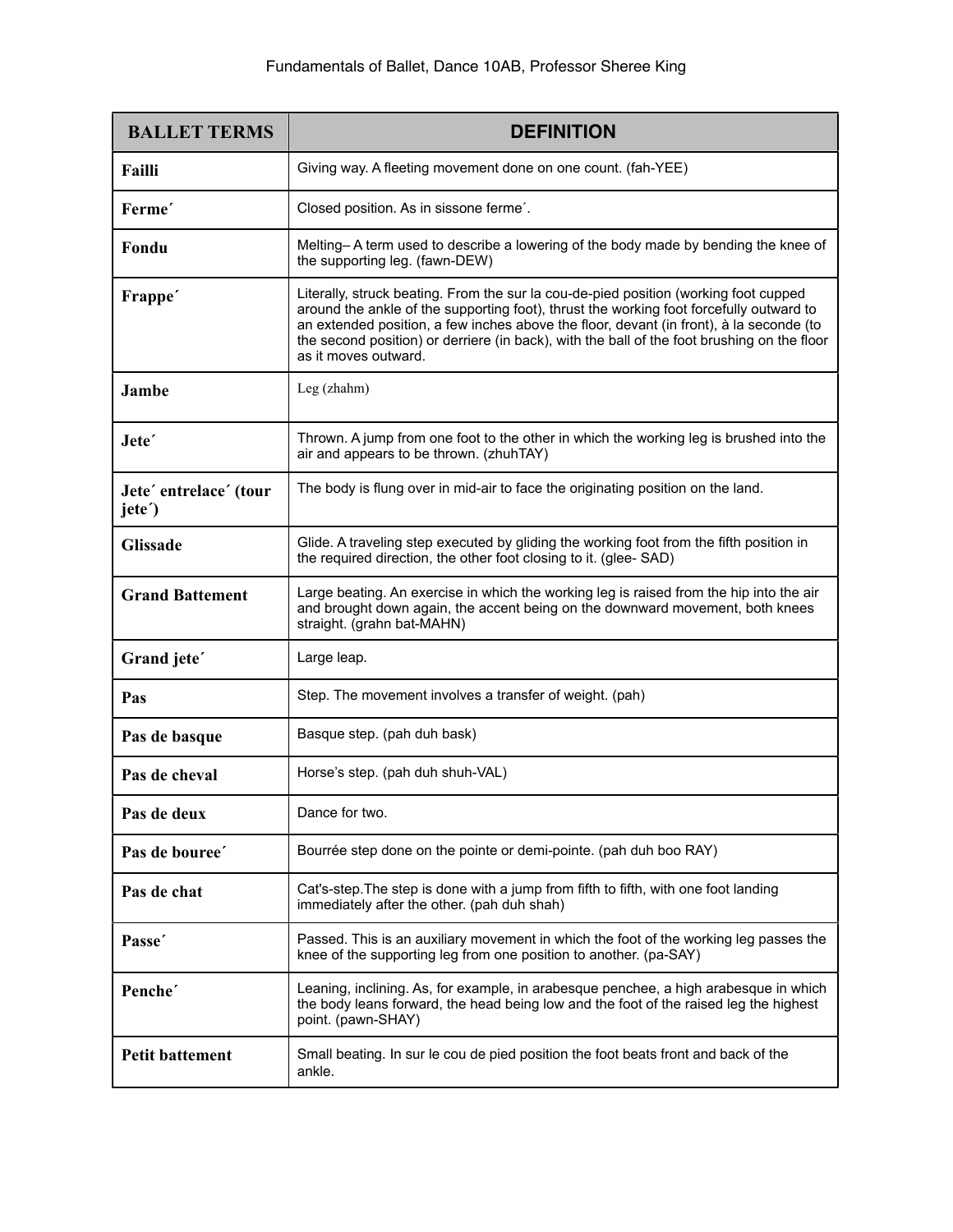| <b>BALLET TERMS</b> | <b>DEFINITION</b>                                                                                                                                                                                                                                                                                                                                                             |
|---------------------|-------------------------------------------------------------------------------------------------------------------------------------------------------------------------------------------------------------------------------------------------------------------------------------------------------------------------------------------------------------------------------|
| Pique <sup>'</sup>  | Pricked, pricking. Executed by stepping directly on the pointe of the working foot in<br>any desired direction with the other foot raised in the air. (pee- KAY)                                                                                                                                                                                                              |
| <b>Pirouette</b>    | Whirl or spin. A complete turn of the body on one foot either on the pointe or demi-<br>pointe, the motive power being obtained from a combination of plie and arm<br>movement. There is a great variety of pirouettes. (peer-WET)                                                                                                                                            |
| Plie <sup>'</sup>   | Bent, bending. A bending of the knees or knee to render the joints soft and pliable,<br>and the muscles and tendons flexible and elastic. (plee-AY)                                                                                                                                                                                                                           |
| Port de bras        | Carriage of the arms. (por dih BRAH)                                                                                                                                                                                                                                                                                                                                          |
| Promenade           | In a walk. Indicates that the dancer turns slowly on one foot by a series of slight<br>movements of the heel to the required side while maintaining a definite pose. (ahn<br>prawm-NAD)                                                                                                                                                                                       |
| Releve'             | Raised. A raising of the body on the pointes or demi-pointes, which may be done in<br>many different positions. (rih-leh-VAY)                                                                                                                                                                                                                                                 |
| Reverence           | Reverence, curtsey. (ray-vay-RAHNSS)                                                                                                                                                                                                                                                                                                                                          |
| Rond de jambe       | Round of the leg; that is, a circular movement of the leg. Ronds de jambe is used as<br>an exercise at the barre, in the center and in the adage, and is done on the floor (à<br>terre) or in the air (en l'air). (rawn duh zhahnb)                                                                                                                                           |
| Saute <sup>'</sup>  | Jump, jumping. (so-TAY)                                                                                                                                                                                                                                                                                                                                                       |
| <b>Sissonne</b>     | Sissonne is named for the originator of the step. The most commond form of sissonne<br>is the springing off from two feet and landing on one foot, then usually closing the<br>second foot. (see-SAWN)                                                                                                                                                                        |
| Soubresaut          | sudden spring or bound. (soo-bruh-SOH)                                                                                                                                                                                                                                                                                                                                        |
| Saut de basque      | Basque jump. A traveling step in which the dancer turns in the air with one foot drawn<br>up to the knee of the other leg. (soh duh bask)                                                                                                                                                                                                                                     |
| Sous-sus            | Under-over. Sous-sus is a releve in the fifth position. The dancer springs onto the<br>pointes, drawing the legs and feet tightly together with the heels forced forward so<br>that they give the impression of one foot. (soo-SEW)                                                                                                                                           |
| Soutenu             | Sustained in turning. (soot-NEW ahn toor NAHN)                                                                                                                                                                                                                                                                                                                                |
| <b>Spotting</b>     | This is a term given to the movement of the head in turning. The dancer chooses a<br>spot in front and as the turn is made away from the spot, the head is the last to leave<br>and the first to arrive as the body completes that turn. This snap of the head gives the<br>impression that the face is always turned forward and prevents the dancer from<br>becoming dizzy. |
| Sur le Cou-de-pied  | On the neck of the foot. The foot is wrapped at base of the ankle.                                                                                                                                                                                                                                                                                                            |
| Tombe <sup>'</sup>  | Falling down. Used to indicate that the body falls forward or backward onto the<br>working leg in a demi-plie. (tohm-BAY)                                                                                                                                                                                                                                                     |
| <b>Tutu</b>         | The tulle skirt a ballerina wears.                                                                                                                                                                                                                                                                                                                                            |